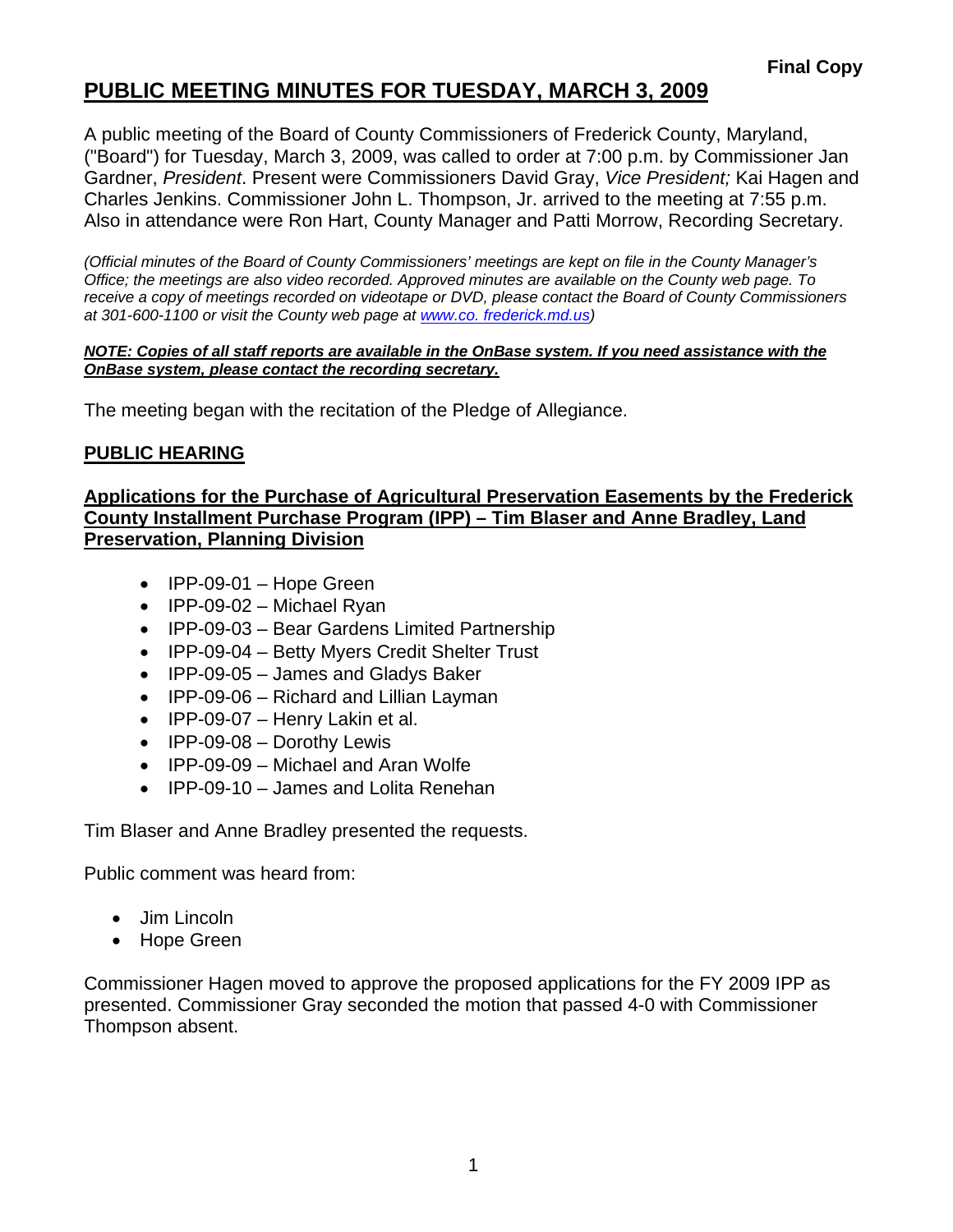## **PUBLIC MEETING MINUTES FOR TUESDAY, MARCH 3, 2009**

#### **WORKSESSION**

#### **Frederick County Volunteer Fire and Rescue Association (FCVFRA) Alternative Management Committee Proposal (Continued from December 16, 2008) – Micky Fyock, FCVFRA**

Mr. Fyock introduced the following members of the FCVFRA committee:

- Frank Davis, President, Vigilant Hose Company (Emmitsburg)
- Bob Jacobs, Past President, FCVFRA; Past President, Maryland State Firemen's Association
- Claire Ebersole, President, Brunswick Rescue and Ambulance Company
- Jim May, Chief, Urbana Volunteer Fire Department
- Luke Hodgson, Manager, Frederick County Fire and Rescue Services Division

Mr. Davis led a discussion on the proposed management plan for the FCVFRA, including the proposed organizational structure, position descriptions and operational plan.

(Commissioner Thompson arrived to the meeting.)

Michael Chomel, Office of the County Attorney, commented on the discussion.

Gene Mellin, Fire and Rescue Services Division, commented on the proposed operations committee.

Public comment was heard from:

- Tommy Carlin
- Scott Martin
- John Neary, President, Career Fire Fighters Association
- Eddie Arnold, President, Carroll Manor Volunteer Fire Company
- Brian Boller, President, Graceham Volunteer Fire Company
- Todd Johnson, President, Junior Fire Company
- Tim Ganley

Commissioner Gray moved to adopt the organizational configuration as proposed by the FCVFRA committee. Commissioner Hagen seconded the motion that failed 1-4 with Commissioners Gardner, Hagen, Jenkins and Thompson opposed.

It was indicated the issue would be scheduled for a worksession on Thursday, March 19, 2009, from 1:00 – 3:00 p.m.

Commissioner Jenkins thanked Mayor Jim Hoover, Town of Emmitsburg, for attending the meeting.